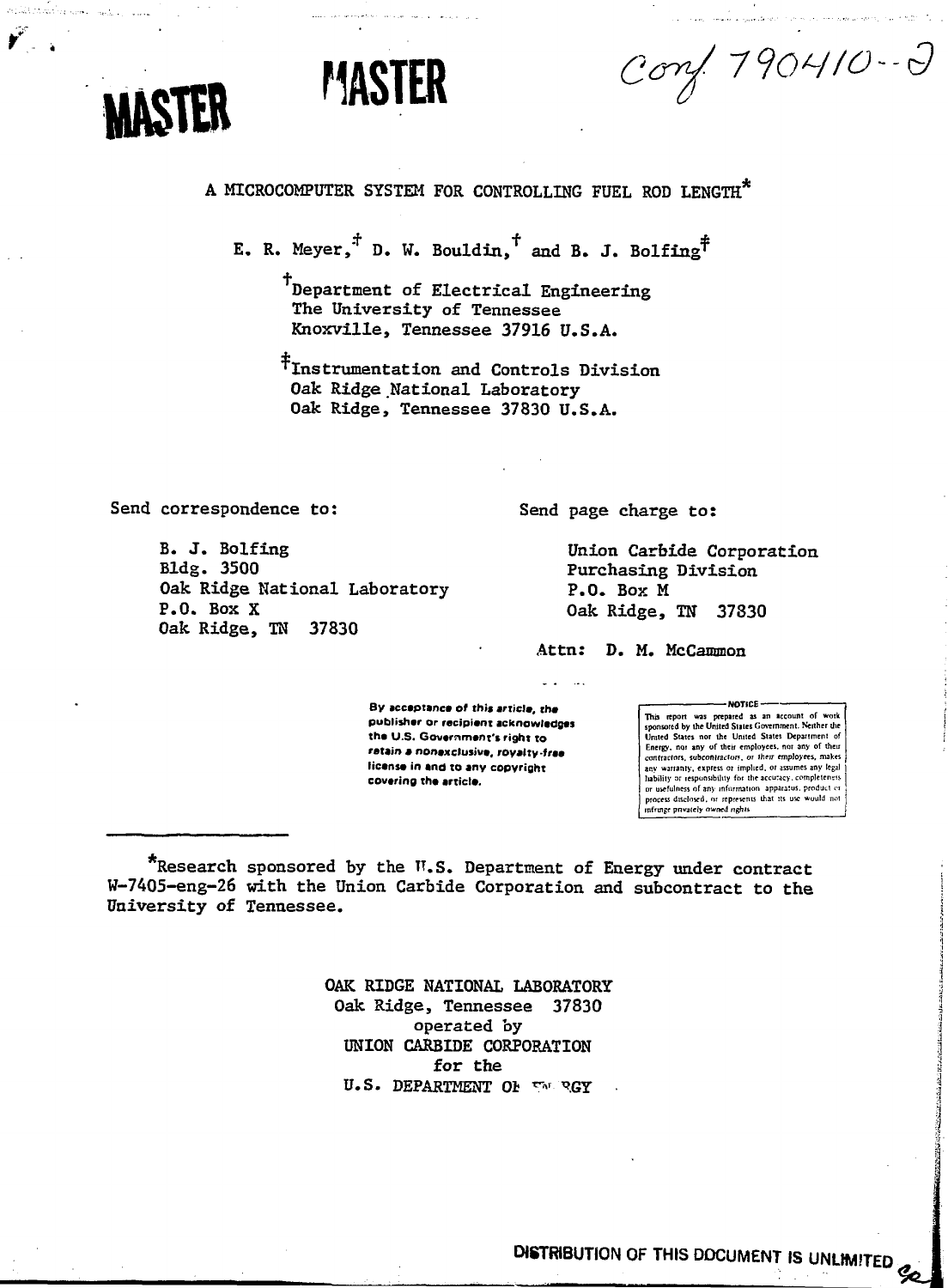**E. R. Meyer,<sup>†</sup> D. W. Bouldin,<sup>†</sup> and B. J. Bolfing<sup>†</sup>** 

**^Department of Electrical Engineering The University of Tennessee Knoxville, Tennessee 37916 U.S.A. •^Instrumentation and Controls Division Oak Ridge National Laboratory Oak Ridge, Tennessee 37830 U.S.A.**

### **Abstract**

**A syscen is being developed at the Oak Ridge National Laboratory (ORNL) to automatically measure and control the length of fuel rods for use in a high temperature gas-cooled reactor (HTGR). The system utilizes an LSI-11 microcomputer for monitoring fuel rod length and for adjusting the priaary factor affecting length. Preliminary results indicate that the automated system can maintain fuel rod length within the specified Units of 1.940 ± 0.040 in. This system provides quality control documentation and eliminates the dependence of the current fuel rod molding process on manual length control. In addition, the microcomputer system is compatible with planned efforts to extend control to fuel rod fissile and fertile material contents.**

#### **Introduction**

**Equipment and processes are being developed at ORSL for refabrication of HTGR fuel. The HTGR fuel rods contain three types of particles: thorium (fertile) and uranium (fissile) as coated fuel particles, and shim, an inert graphite mate-rial.<sup>4</sup> The use of <sup>232</sup> Th in the fuel cycle provides a substantial gain in fuel material because a significant portion of the <sup>232</sup> Th is converted into the fissionable isotope <sup>233</sup> U. The graphite shim content is adjusted to maintain fuel rod length within specified limits. The three types of particles are bound together in fuel rod form by a carbonaceous matrix. Fuel rod fabrication consists of dispensing, blending, and loading the thorium, uranium, and graphite particles into a mold, followed by injection of matrix material into the void volume of the particles to form a fuel rod. The rod is then carbonized and heat treated into its final form.**

**An engineering-scale rod molding machine (Fig. 1) was designed and built at ORNL to develop a fuel rod fabrication process for the HTGR. This**

**machine is a demonstration model for a planned facility which will permit high yield production of HTGR fuel rods. The machine is controlled by a programmable logic controller which dispenses the particles, indexes a turn-table holding 24 fuel rod molds, actuates the high pressure injection ram, and ejects the fuel rods.**

**Eight operations are involved in rod fabrication (Fig. 2). A bottom punch is placed in a cylindrical mold, and particles from three dispensers are blended and fed into the mold. A binding matrix slug is loaded, and a top punch is positioned to hold the mixture in the mold (Fig. 3). As a mold is indexed around the table, it is heated, the matrix material is injected into the void volume of the particle bed (Fig. 3) , and** the mold is cooled to form a fuel rod  $\sqrt{2}$  in. long.

### **Length Control**

**The dimensions and fuel content of the rods must be within specified limits to maintain the required power level and temperature of an HTGR. The fabrication process factors that affect rod length include the quantity of material Introduced by each of the three dispensers, the heating time and temperature of the mixed materials in the mold, the injection pressure and time, and the cooling tine and temperature of the fuel rods. The heating, irjection, and cooling process conditions remain constant during fabrication. It is poss .ole to control length by adjusting the quantity of any of the three particles. However, it is planned to control fissile and fertile contents by controlling the quantity of <sup>232</sup> Th and <sup>233</sup> U. The amount of graphite shim material thus remains the only variable available for control.**

**The length of an individual fuel rod must be 1.940 ± 0.040 in. in order to meet operating requirements.<sup>2</sup>**

**Manual control of rod length is possible, but the true rod length cannot be obtained until the rod has been ejected from the mold. However, the molds in intermediate positions must be filled to utilize the full capacity of the ?chine (Fig. 2) . Hence, 18 rods will have passed . .e particle feed**

**Research sponsored by the United States Department of Energy under contract W-7405-eng-26 with the Union Carbide Corporation and subcontract to the University of Tennessee.**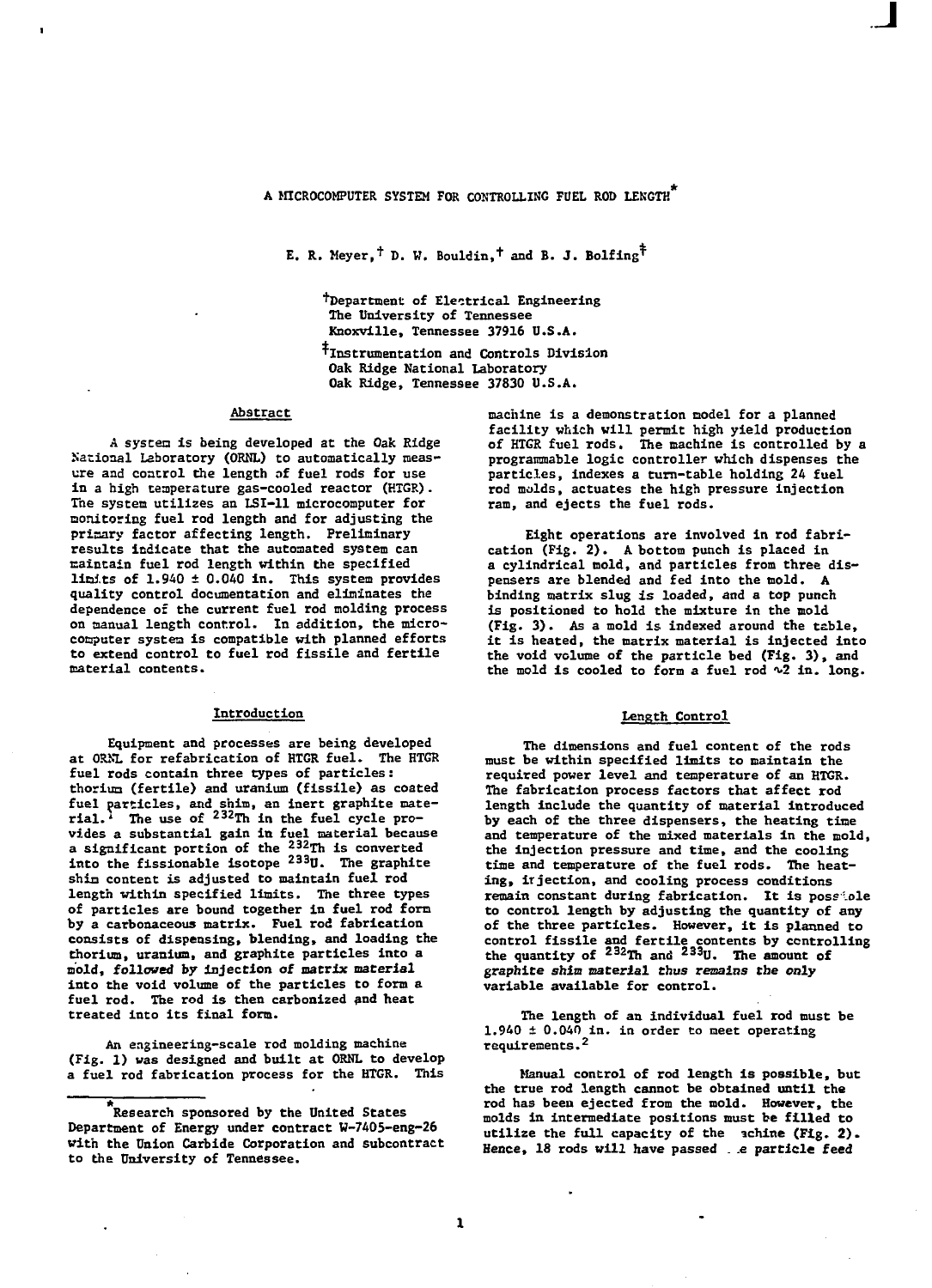**station before variations in length are detected and correction initiatd. Automated measurement of rod length at the injection station can provide length information, with only eight intermediate molds between it and the fuel particle loading station.**

**Manual prediction of when the lengths of the rods may no longer be in the desired range requires the operator to perform a trend calculation and then adjust the setting of the shim dispenser at the particle feed station. Since he is already burdened with other tasks, the operator is restricted from systematically exercising continuous control over fuel rod length. This situation will be further compounded when operating a planned fuel rod molding machine of higher production capacity. The microcomputer system can continuously perform the trend calculation and adjust the shim dispenser accordingly. Thus, automatic control of fuel rod length is highly desirable at present and will become essential in the future.**

# **Demonstration of Controllability**

**A prototypic refabricaticn facility will require assay and fuel homogeneity devices to monitor the fissile anri fertile contents in rods. These data would then be utilized to control the dispensers of fissile and fertile materials. An experiment was performed to show that fuel rod length can indeed be maintained within the specified limits by adjusting only the setting of the shim dispenser (Fig. 4). With fertile and fissile dispenser settings fixed, ths shin dispenser was set at an initial value and several rods were produced. After the rods were ejected from their molds, their lengths were measured manually with a micrometer, and a running average of the rod lengths was computed (1.962 in., Fig. 4). A conservative, manual change of the shim dispenser was made to reduce the length nearer to the desired 1.94 in. At this new setting the average length of about 50 rods was 1.953 in. The dispenser was reset, producing rods with an average length of 1.950 in. After a final dispenser setting, rods were produced with an average length of 1.94 in. as specified.**

**This experiment demonstrated that rod length is controllable by adjustment of only the shim particle dispenser. Because of scatter in Che data, it was felt that a determination of a valid average rod length requires that at least 10 rods be used. Furthermore, it illustrates how tedious it is for a human operator to note each rod length, to determine an update on the trend calculation, and to make an adjustment immediately. The considerations involved in designing and implementing a system for automatically controlling rod length will be described next.**

### **Design Considerations**

**The first consideration in controlling rod length is to obtain an accurate measurement; for** **our purposes an accuracy of ±0.004 in. (an order o. magnitude less than the rod length tolerance) was desired. A linear variable differential transformer (LVDT) was chosen to measure rod length because it provides an analog signal that maintains an accuracy of 0.0015 in. over its entire ±0.5 in. range. The LVDT allows connection to the microcomputer system as well as to a local indicator.**

**Since the operational sequence of the molding machine is under control of a programmable logic controller, we utilized a digital controller for maintaining proper rod length, since communication between the two digital devices can be readily performed. Therefore, the analog voltage from the LVDT must be converted into digital form. A 12-bit analog-to-digital converter was utilized since it was compatible with the chosen digital controller and preserved the accuracy of the LVDT.**

**For digital control of the amount of shim particles dispensed, a stepping motor was chosen to drive the micrometer slide valve on the shim dispenser (Fig. 5). As indicated in Fig. 5, the position of the slide valve controls the volume of particles dispensed into the mold. A synchro encoder enables slide valve position feedback to the microcomputer for adjustment of the quantity of particles dispensed.**

**The algorithm required for a control application is generally the critical factor in specifying the design of a digital controller. For computing a running average and communicating with the input/output devices, a simple logic controller would be appropriate. However, a major additional application for the controller is envisioned. This will involve controlling three dispensers: fissile, fertile, and shim. Thus, a programmable and flexible system is needed. Furthermore, the use of such a device allows alternative control schemes to be experimentally checked on-line for possible improvement in performance.**

**The tasks presently required of the digital controller consist primarily of communication with humans and other devices. The controller must accept 12-bit data from the LVDT, compute trends in rod length in accordance with the control algorithm, issue commands to the stepping motor for adjustment of the shim particle dispenser, check that the adjustment has been properly made by monitoring the feedback from the synchro encoder, synchronize its operations with the fuel rod molding machine by performing handshaking operations with the programmable logic controller, accept operator commands from the keyboard, and print data concerning rod length, trends, and controller status. In addition, it must request and receive software tasks from a PDP-11/40 minicomputer. The complexity of these tasks and the requirement for PDP-11 compatibility indicated that the powerful LSI-11 microcomputer was the best choice. These tasks have been coded in FORTRAN to hold sc°tware development time to a minimum and to provide for flexibility in making future revisions. A block diagram of the control system is shown in Fig. 6.**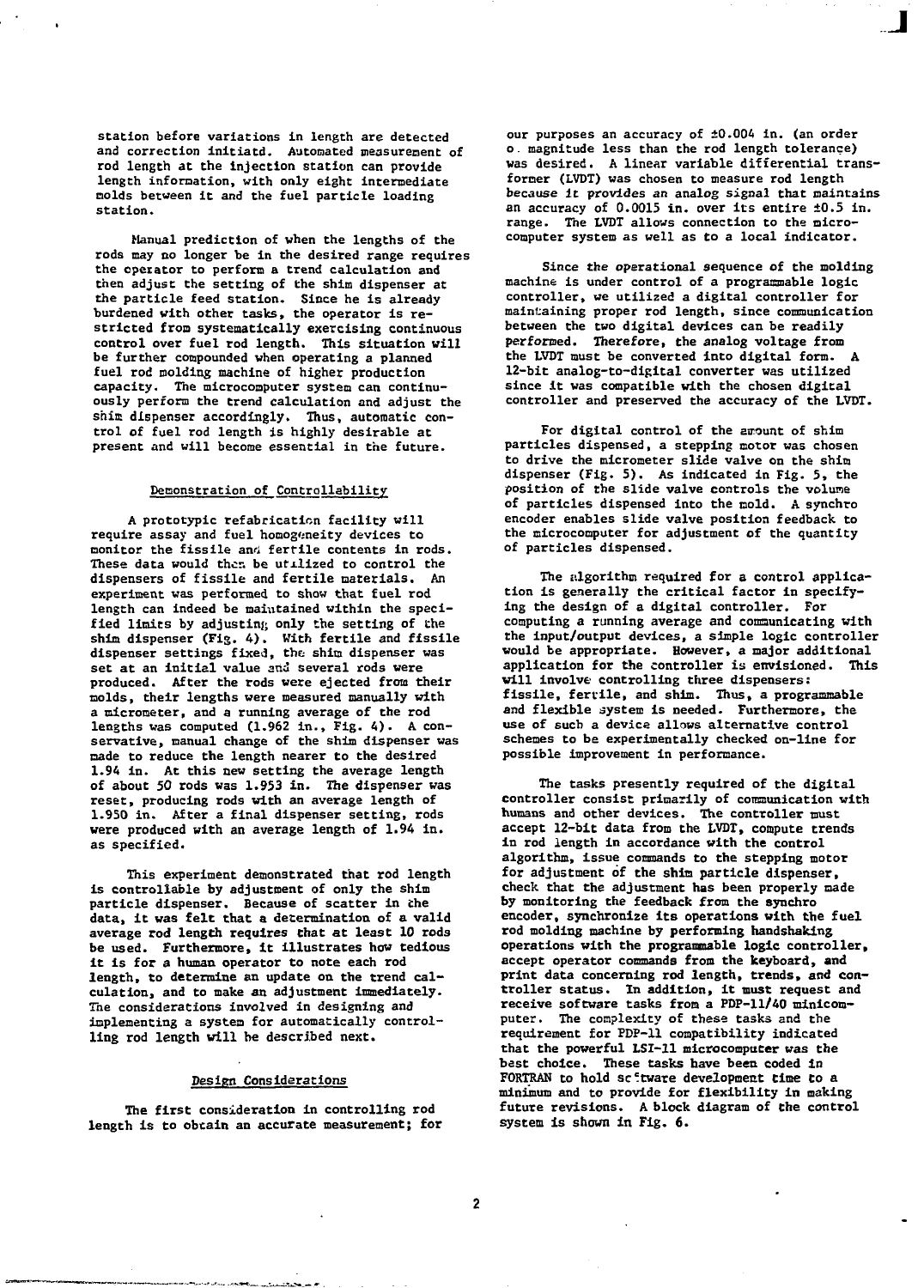**The manual demonstration experiment revealed that the scatter in rod length data dictates that at least 10 rods be utilized in computing a mean prior to making an adjustment to the shim dispenser. Consequently, the control algorithm implemented in the LSI-11 uses this procedure. Also, since it is apparent that the fabrication process changes over a period of time, only data f roa the most recent 25 rods are maintained in the computation of the mean. To initialize the controller with historical data for the shim dispenser setting, values obtained from the deconsfration experiment are used. Then, during the course of operation, new data are obtained to** reflect the current state of the fabrication pro**cess. If the fuel rod molding machine is not in use for a period of 5 min or more, the microcomputer automatically reverts to the data used for initialization. The inherent delay between the time that the particles are dispensed into the nold and the tine when the length measurerent of the corresponding rod is made forces a suspension in dispenser adjustments until a neu trend (with a minimum of 10 rods) can be obtained.**

### **Concluding Remarks**

**Control of the length of fuel rods produced by the fuel rod molding machine is required to assure that rods will be within the specified range. Icpleaentation of automatic control was dictated by the complexity of the control task and because of planned extensions to fissile and**

**fertile content control. A programmable digital controller was needed (1) to communicate with the fuel rod molding machine controller, (2) to provide flexibility for future revisions, and (3) to be prototypic of what would be used in a remote HTGR fuel refabrication facility. The LSI-11 was** selected because of *u*ts capability and its com**patibility with an existing PDP-11/40 computer. The primary contributions of the work described in this report have been to provide elementary control of fuel rod length and flexible facilities for future expansion.**

## **Acknowledgment**

**The authors are indebted to P. Angelini of the Me'cals and Ceramics Division and to D. W. McDonald of the Instrumentation and Controls Division, both of ORNL, for their advice on this work.**

# References

- Mack, J. E., and *V.* H. Pechin, *Automatic Particle-Size Analysis of HTGR Recycle Fuel,* Oak Ridge National Laboratory Technical Report ORNL/TM-5907 (September 1977).
- Bayne, C. K., and D. R. Johnson, *Relationship* 2. *Betueen Length Variations of HTGR Fuel Rod Stack Lsngths and Individual Rod Lengths,* Oak Ridge National Laboratory Technical Report OKKL/TM-5544 (October 1976).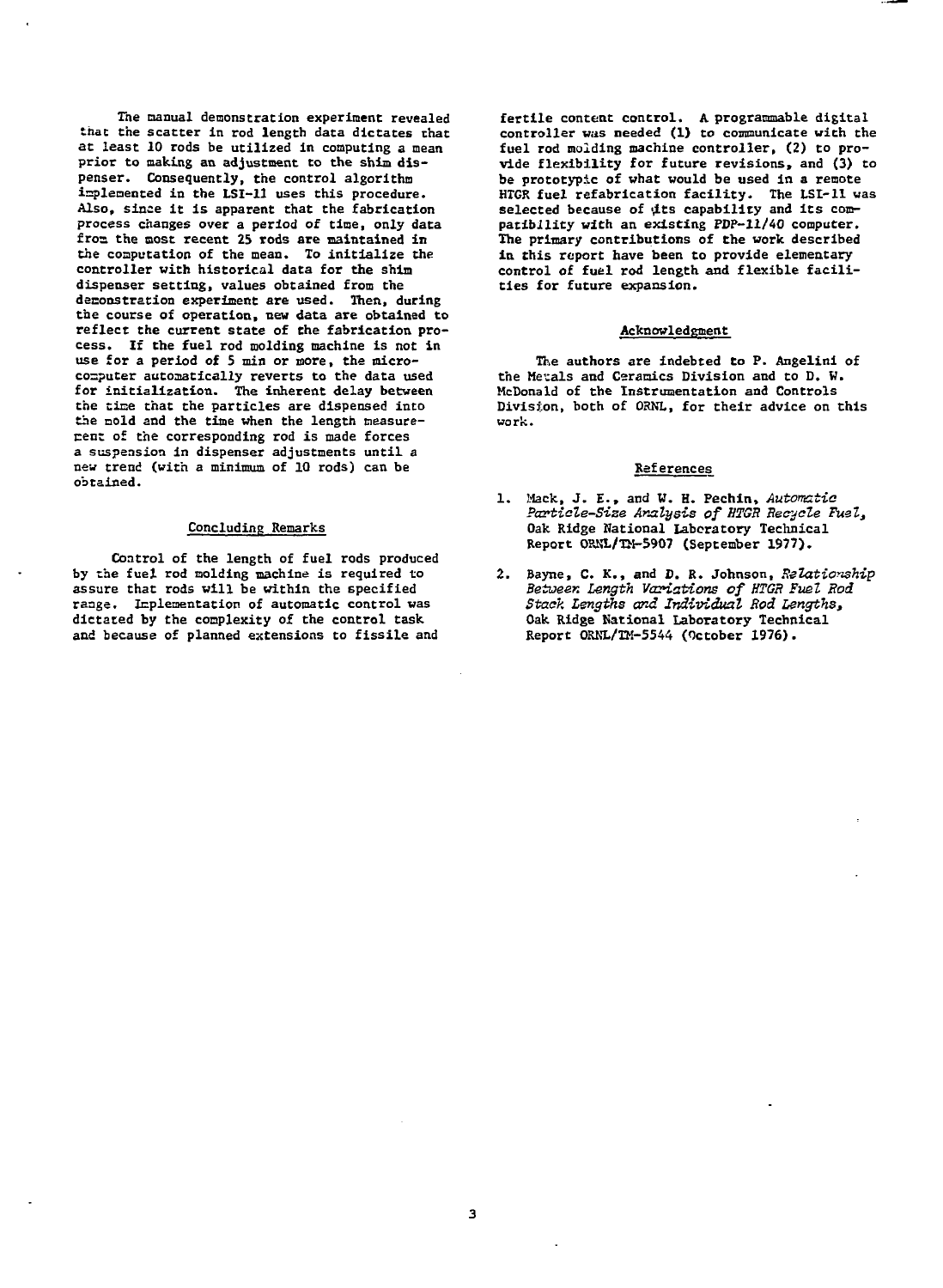

Fig. 1. Laboratory fuel rod molding machine system.



Fig. 2. Laboratory fuel rod molding machine schematic.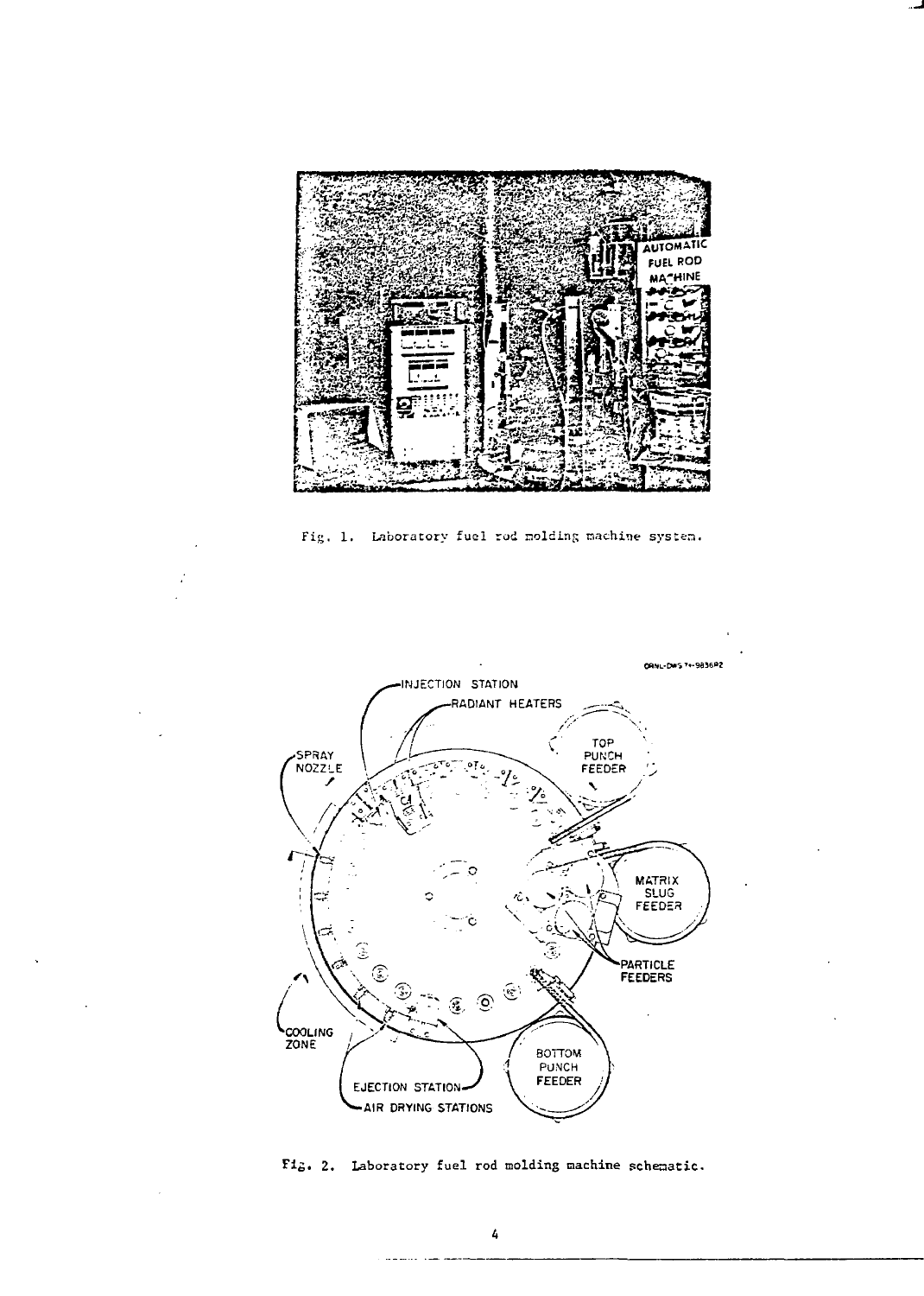



Fig. 3. Fuel rod molding components and technique for making bonded fuel rods.



Fig, A. Manually controlled shim dispenser setting vs fuel rod length.

5